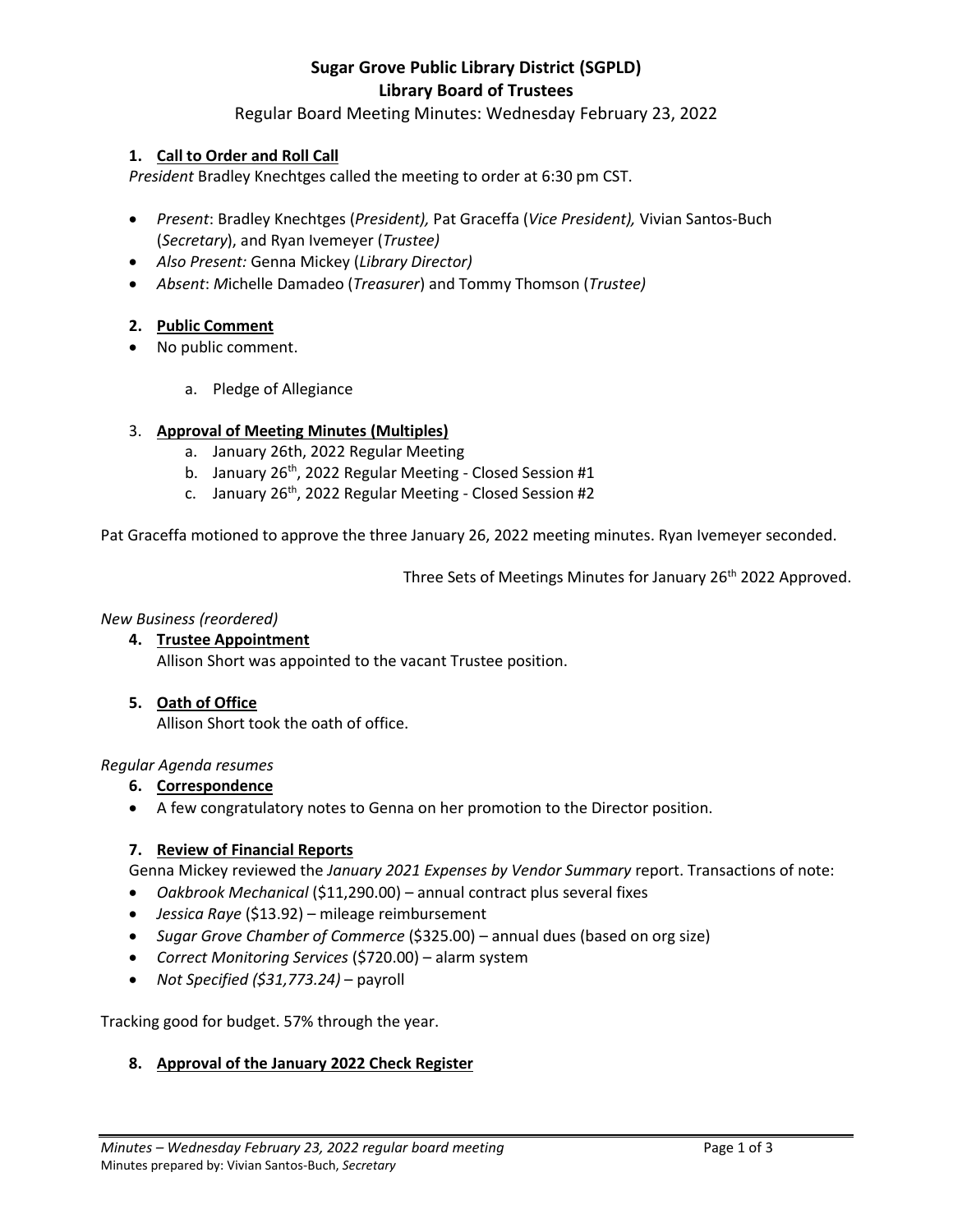# **Sugar Grove Public Library District (SGPLD) Library Board of Trustees**

Regular Board Meeting Minutes: Wednesday February 23, 2022

Vivian Santos-Buch motioned to approve the January check register in the amount of \$66,288.62. Pat Graceffa seconded.

All in favor.

Motion carried.

January 2022 Check Register Approved.

# 9. **Director's Report**

Genna reviewed her Director's Report for January/February.

- Genna attended SWAM consortium meeting on February  $1<sup>st</sup>$ . Some fees went up a little bit, but it is still much more economical than not being in consortium. Genna provided an overview of the fee structure.
- Genna also completed the 'Library Director Crash Course' training and thought it was very good.
- There will be a new URL for the Catalogue (Aspen). The staff is completing training and a soft release is planned for March 8<sup>th</sup>. The new catalogue has a number of new features.
- Interviews for the Adult & Teen Services Manager vacancy were conducted and offer made. New manager will be starting on 03/21/22.
- Genna also met with each of the department managers to talk about goals.
- The current masks policy, which is an addendum to the Patron Behavior policy, states that masks will not be enforced if the IL Department of Health is not requiring them. With the upcoming lift of the IL masks mandate on February 28<sup>th</sup>, signs will be updated stating that masks are recommended.
- Statements of Economic Interests are due on May 1<sup>st</sup> and email notifications are expected to come out soon. The Form has had substantial changes to reflect the amendments to Public Act 102-0664 that became effective January 1, 2022. Legal recommendation at this point is to wait to complete the form until further guidance is provided. This guidance is expected from the Secretary of State's office.

# **10. Board Representative Reports**

Building and Grounds

None.

#### Finance

• In communication with accountant to schedule quarterly review.

#### Personnel/Policy

None.

#### Strategic Planning

None.

#### **11. Friends and Foundation Reports**

- Foundation meeting talked about having a grand opening for NOW space.
- Also, conversation about donor tree for the entrance hallway.
- Street View, by Google Maps, offers panoramic interactive views of addresses. There's an option to provide professional pictures to represent the library. There are plans to get this done once the NOW space is open. The pictures would probably be scheduled for a time the library is closed.